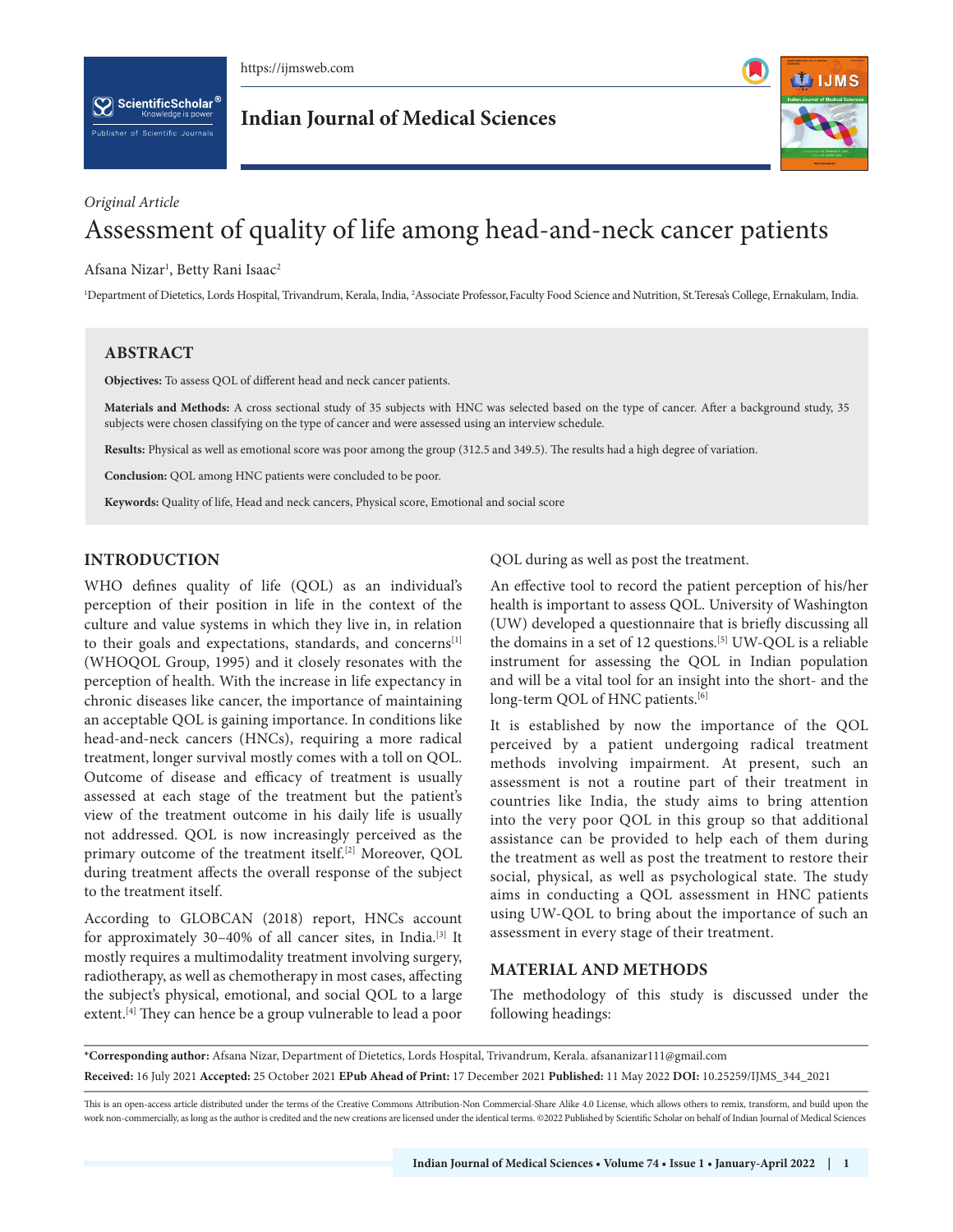#### **Type of study**

It was a cross-sectional study. In this way, this study provides a "snapshot" of the outcome and the characteristics associated with the diseased condition, at a specific point in time.

### **Selection of subjects**

For the study, subjects with head or neck associated cancers were selected. A total of 35 subjects including male and female were selected.

### **Selection of area**

The study was conducted in Msgr. Joseph Kandathil Memorial Cancer Research Centre, Cherthala. It was the first comprehensive cancer care center in a rural setting, in Kerala state of India with diagnostic, therapeutic, and palliative facilities for cancer care.

### **Selection of tools**

For the interview, a pre-tested interview schedule prepared by the investigator was used to collect background information of the subjects along with the UW-QOL questionnaire which was developed to identify issues of concern of the individual patient. The questionnaire gives an overall scoring based on emotional, social, and physical status of the patient and allows the investigator to grade them accordingly.

## **Conduct of study**

The consent to conduct the study and interview the patients and caretakers were obtained from the hospital authorities, the subjects, and the caretakers. A personal interview was conducted with subjects based on the questionnaire.

#### **Data analysis and interpretation**

Data were recorded, tabulated, and scored using Statistical Package for the Social Sciences Windows software, version 25. The collected data were analyzed and results were discussed.

## **RESULTS**

For an individual to lead a good quality life, he should physically, socially, and emotionally be stable. UW-QOL questionnaire, used in the study consists of 12 single question domains. The domains are pain, appearance, activity, recreation, swallowing, chewing, speech, shoulder, taste, saliva, mood, and anxiety. The results thus obtained are given below.

## **Medical history**

A brief medical history was recorded for each patient, mainly focusing on the type of cancer and the treatments they have undergone.

Ca tongue was the most common diagnosis, seen in 11 patients, which is followed by Ca larynx with six subjects. Ca buccal mucosa was found in four subjects, three subjects had carcinoma alveolus, and another three had Ca thyroid Figure 1. Two subjects had carcinoma cheek and one subject each suffered from cancers associated with brain, esophagus, nasopharynx, oropharynx, tonsil, and neck.

In majority of the patients (77.1%), there was no relapse in the cancer, whereas 22.9% suffered a relapse Table 1.

Treatment record seen in Figure 2 gives an insight into the physical, emotional, and nutritional difficulties experienced by the patient. It also gave an insight into the vulnerable group of patients to poor QOL. Treatment record is represented in the above figure, where the current treatment as well as the past treatments undergone for the present diagnosis is mentioned. More than half (60) of the subjects had undergone surgeries in the past and 57.1 had currently undergone a surgery, 31.4 had radiotherapy ongoing, and 22.9 had undergone radiotherapy in the past. About 5.7% of the subjects were currently under palliative treatment.

## **QOL**

QOL questionnaire for HNCs was developed by UW in 1993 by Hassan and Muller. The tool has been validated by many studies to be brief, valid, and reliable. QOL is discussed under four categories as follows:

## *Symptoms and scores*

Table 2 shows: Pain, 0: No pain; 25: There is mild pain not needing medication; 50: Moderate pain requiring regular medication; 75: Severe pain requiring prescription medicine; 100: Pain uncontrolled with any medication.

In appearance, 0: No change; 25: Minor change; 50: Appearance bothers the patient, yet chooses to stay active;



**Figure 1:** Distribution of types of cancers in subjects.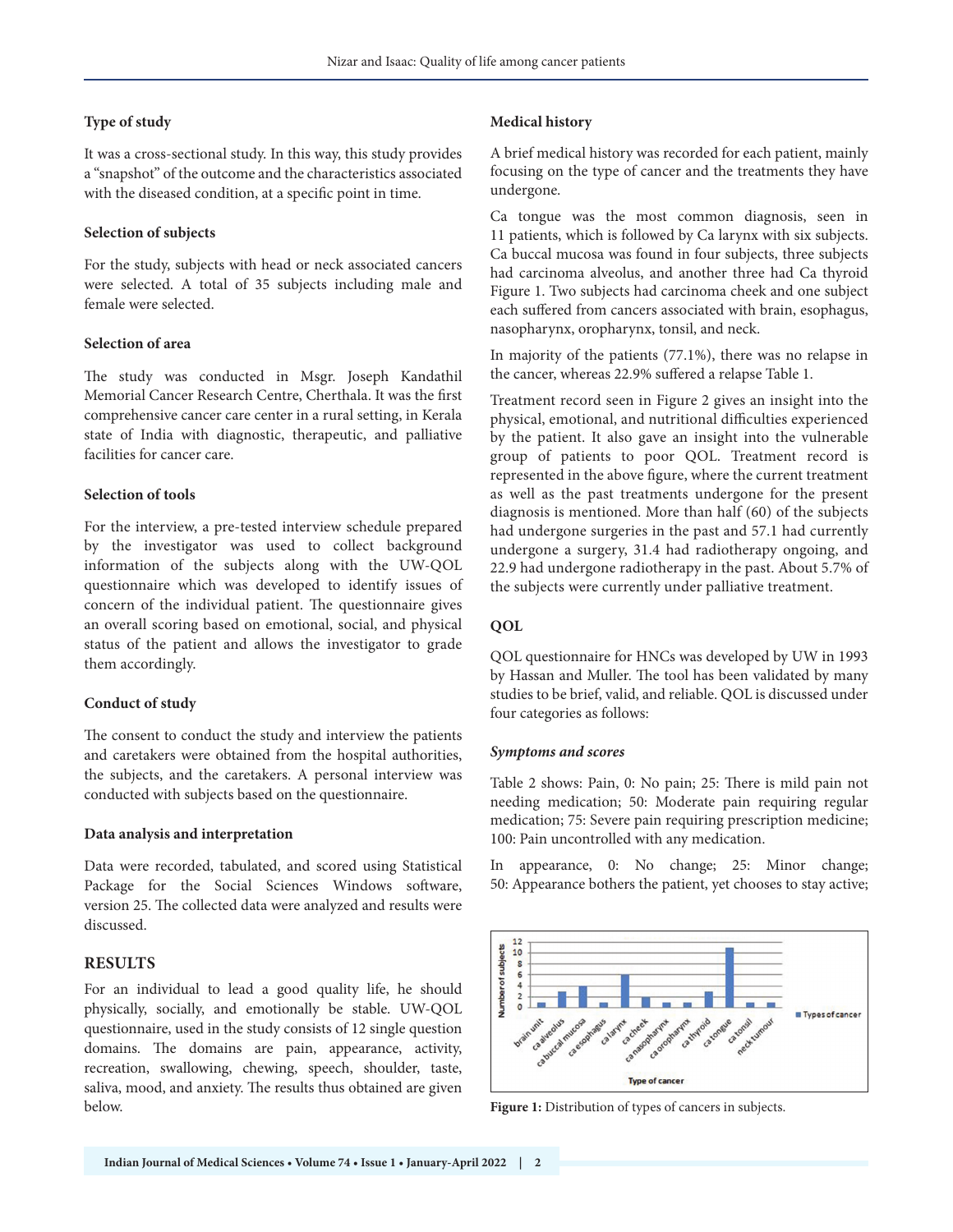75: Feeling of being significantly disfigured leading to limiting of activities; 100: Cannot handle the change in appearance.

In activity, 0: Active like before; 25: Old pace could not be achieved sometimes but not often; 50: Often tired and slowed down activities; 75: Does not go out due to poor strength; 100: Confined to bed or chair.

In mood, 0: Excellent and unaffected by cancer; 25: Generally good; 50: Neither good nor depressed about cancer; 75: Somewhat depressed by cancer; 100: Extremely depressed with the diagnosis.

Among the subjects, 69.2% experienced moderate pain, requiring regular medications like paracetamol and 20% went through a mild pain but not requiring any medication.

Majority (54.3%) of the subjects felt significantly disfigured and limited their activities due to their appearance.

Activity was widely variable, 31.4% felt often tired and has slowed down their activities although they still get out. About 25.7% do not go out and complained of not having the strength to. Another 22.9% felt that were times when they could not keep up their old pace but not often.



**Figure 2:** Distribution of cancer treatment record of the subjects.

| <b>Table 1:</b> Relapse of cancer in the subjects. |           |              |  |
|----------------------------------------------------|-----------|--------------|--|
| Relapse of the cancer                              | Frequency | Percentage   |  |
| New diagnosis<br>Relapsed                          | 27        | 77.1<br>22.9 |  |

**Table 2:** Distribution of symptoms and the score among the subjects.

| <b>Symptoms</b> |      | Scores (percentage) |      |      |      |  |
|-----------------|------|---------------------|------|------|------|--|
|                 | 0    | 25                  | 50   | 75   | 100  |  |
| Pain            | 2.9  | 20.0                | 62.9 | 5.7  | 5.7  |  |
| Appearance      | 0.00 | 8.6                 | 28.6 | 54.3 | 8.6  |  |
| Activity        | 8.6  | 22.9                | 31.4 | 25.7 | 11.4 |  |
| Mood            | 14.3 | 42.9                | 22.9 | 20.0 | 0.00 |  |

Mood was analyzed and 42.9% felt their mood generally good and only occasionally affected by the cancer, while 22% felt neither good nor depressed about the cancer. Twenty percent of the subjects felt somewhat depressed with their cancer.

Table 3 shows: Sleep, 0: Good; 30: Fair; 70: Poor; 100: Very poor.

In saliva, 0: Normal saliva; 30: Lesser saliva but satisfied; 70: Too little saliva; 100: No saliva.

Taste: 0: Normal taste; 30: Most foods have normal taste; 70: Can taste some foods; 100: Cannot taste any foods.

In speech, 0: Same as before; 30: Have difficulty but is understood over phone; 70: Only close people can understand; 100: Cannot be understood by any.

Forty percent of the subjects had a fair and another 40% had a poor sleep. Another 17.1% complained of very poor quality of sleep and 45.7% complained of less saliva than normal but found it to be enough. It was noticed that 31.4% had too little saliva. Only some foods could be tasted by 25.7% another 25.7% expressed that they can taste most foods normally. Forty percent of subjects found that only their family and friends could understand them and 28.5% had difficulty saying certain words but could be understood over phone.

### **Health-related quality**

Health-related quality of the subjects depicted in Table 4, was perceived to be somewhat worse by around 65.7% whereas 20% felt the quality to be about the same as before to the month before they developed cancer. However, 14.3% complained that the QOL was much worse.

Study depicted that 51.4% of the subjects believed that their healthrelated quality for the past 7 days to be fair, 34.3% did find the quality poor, and a minor of 8.6% felt it very poor Table 5. Some of them (5.7%) remarked their health-related quality to be good.

### **Physical function score**

Physical function score is a culmination of six domain scores – those of chewing, swallowing, speech, taste, saliva, and appearance. It gives a perception of the physical status of a patient.

**Table 3:** Distribution of other symptoms and score among the subjects.

| <b>Symptoms</b> |      | Scores (percentage) |      |      |  |
|-----------------|------|---------------------|------|------|--|
|                 | 0    | 30                  | 70   | 100  |  |
| Sleep           | 2.8  | 40                  | 40   | 17.1 |  |
| Saliva          | 11.4 | 45.7                | 31.4 | 11.4 |  |
| Taste           | 34.2 | 25.7                | 34.2 | 5.7  |  |
| Speech          | 11.4 | 28.5                | 40   | 20   |  |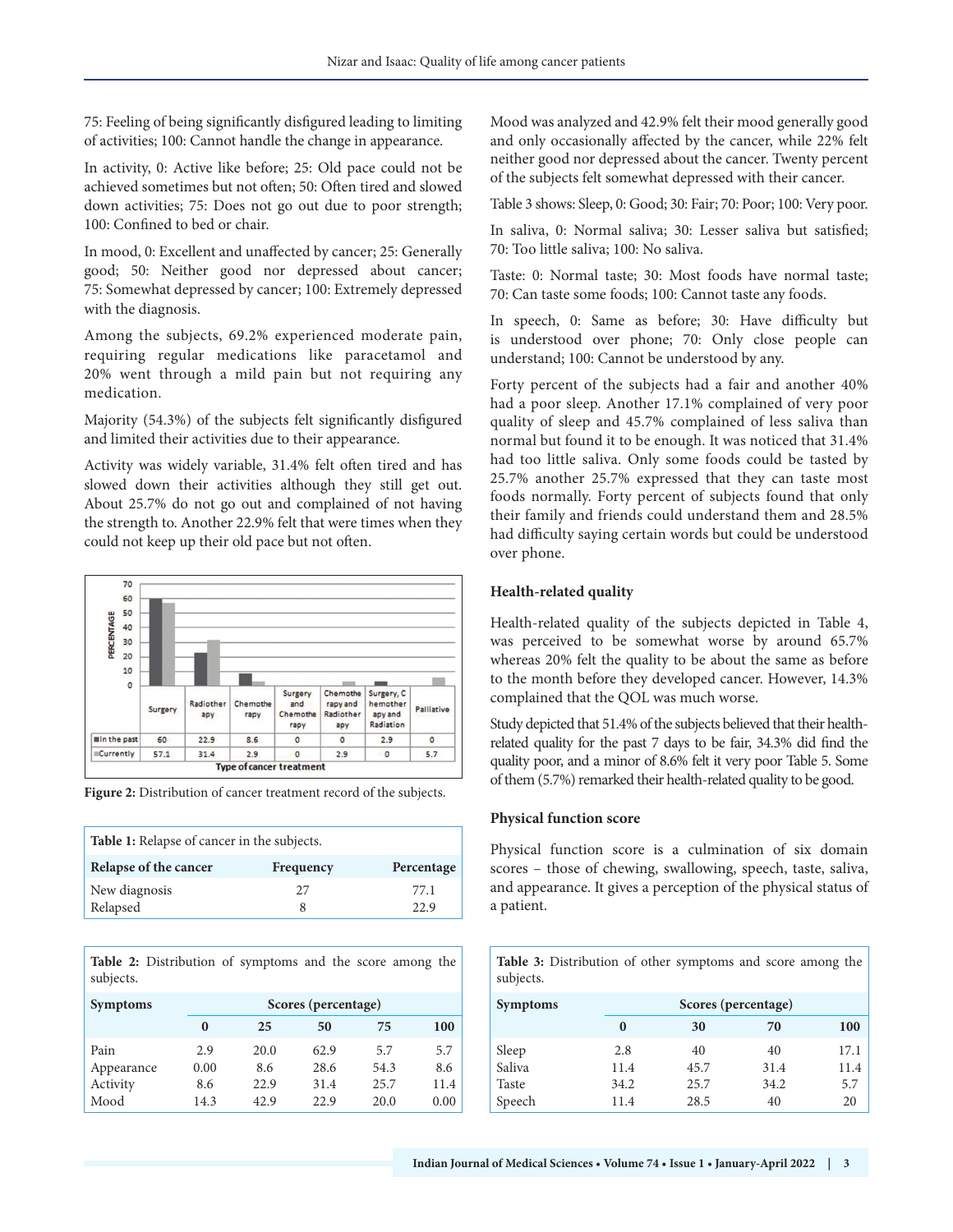Figure 3 illustrates the percentage of physical function score of the subjects under different types of cancers experienced. It shows that the least mean score was seen in patients suffering from Ca oropharynx, followed by a score of 34.72 among Ca alveolus, 35.42 among Ca larynx, 36.25 among Ca cheek, 43.56 among Ca tongue, 43.33 among Ca tonsil, and 45.42 among carcinoma buccal mucosa. A score of 55.83 was seen in Ca nasopharynx followed by Ca brain with 6.67 and 71.39 in Ca thyroid whereas Ca esophagus had a good score of 84.17. The best score was seen among a newly diagnosed neck tumor that has not undergone any treatment at the time.

#### **Social and emotional score**

Social and emotional score is the culmination of six domains, namely, pain, activity, recreation, mood, anxiety, and shoulder function [Figure 4]. Among the subjects, the lowest mean score was of subjects with carcinoma cheek of 37.08 followed by 36.94 among Ca larynx, and 37.5 among Ca tonsil. Ca oropharynx had a score of 42.50, Ca alveolus had a mean score of 55.28, and Ca brain had 53.33 as the score. Ca tongue had a score of 51.21. Good scores were seen among Ca esophagus with 75 and Ca thyroid with 76.94 and neck tumor had the highest score of 79.17, again due to the fact that the patient had not undergone any treatment.

## **DISCUSSION**

Surgery being the most promising treatment, more than half of the subjects had surgeries in the past or recent period. A great subset of the subjects had cancers associated with tongue, larynx, and buccal mucosa. Surgeries in these areas can significantly alter appearance, swallowing, chewing, saliva, etc. Radiotherapy and chemotherapy can further disturb the emotional state of the subject. Therefore, the

| <b>Table 4:</b> Health-related quality of the subjects. |            |
|---------------------------------------------------------|------------|
| <b>Quality of health</b>                                | Percentage |
| Much better                                             | 0.0        |
| Somewhat better                                         | 0.0        |
| About the same                                          | 20.0       |
| Somewhat worse                                          | 65.7       |
| Much worse                                              | 14.3       |

**Table 5:** Health-related quality of life during the past 7 days.

| Health-related quality of life | Percentage |
|--------------------------------|------------|
| Outstanding                    | 0.0        |
| Very good                      | 0.0        |
| Good                           | 5.7        |
| Fair                           | 51.4       |
| Poor                           | 34.3       |
| Very poor                      | 8.6        |

analysis of the patients QOL is of significance in each step of the treatment as well as post-therapy period.

When assessing symptoms such as pain, appearance, activity, mood, and sleep, the scores were very poor, every subject faced a low score in any one of these symptoms once the treatment began.

Physical function score was poor for all the subjects being treated for various HNCs but was better in carcinoma esophagus and neck tumors due to the fact that they were both in the beginning of their treatment and not much radical treatment was undergone. Cancers affecting oropharynx, alveolus, larynx, and tongue had the least scores largely due to the area of resection and radiation affecting the physical score largely.

Social and emotional score had almost similar results. Carcinomas of thyroid, esophagus, and neck tumors had good scores comparing to the extremely poor scores among carcinoma cheek and larynx, which both had a severe impairment in appearance, mood, and anxiety.

The study sums up the poor QOL of HNC patients. Assessment of their QOL can be monitored in every step of the treatment, which would give insights into the measures that can help them maintain a more satisfactory lifestyle. Now treatment methods such as physiotherapy, occupational therapy, psychology counseling, and group counseling are gaining importance in helping cancer patients worldwide to overcome their treatment-related complications.



**Figure 3:** Physical function score of the subjects.



**Figure 4:** Social and emotional score of the subjects.